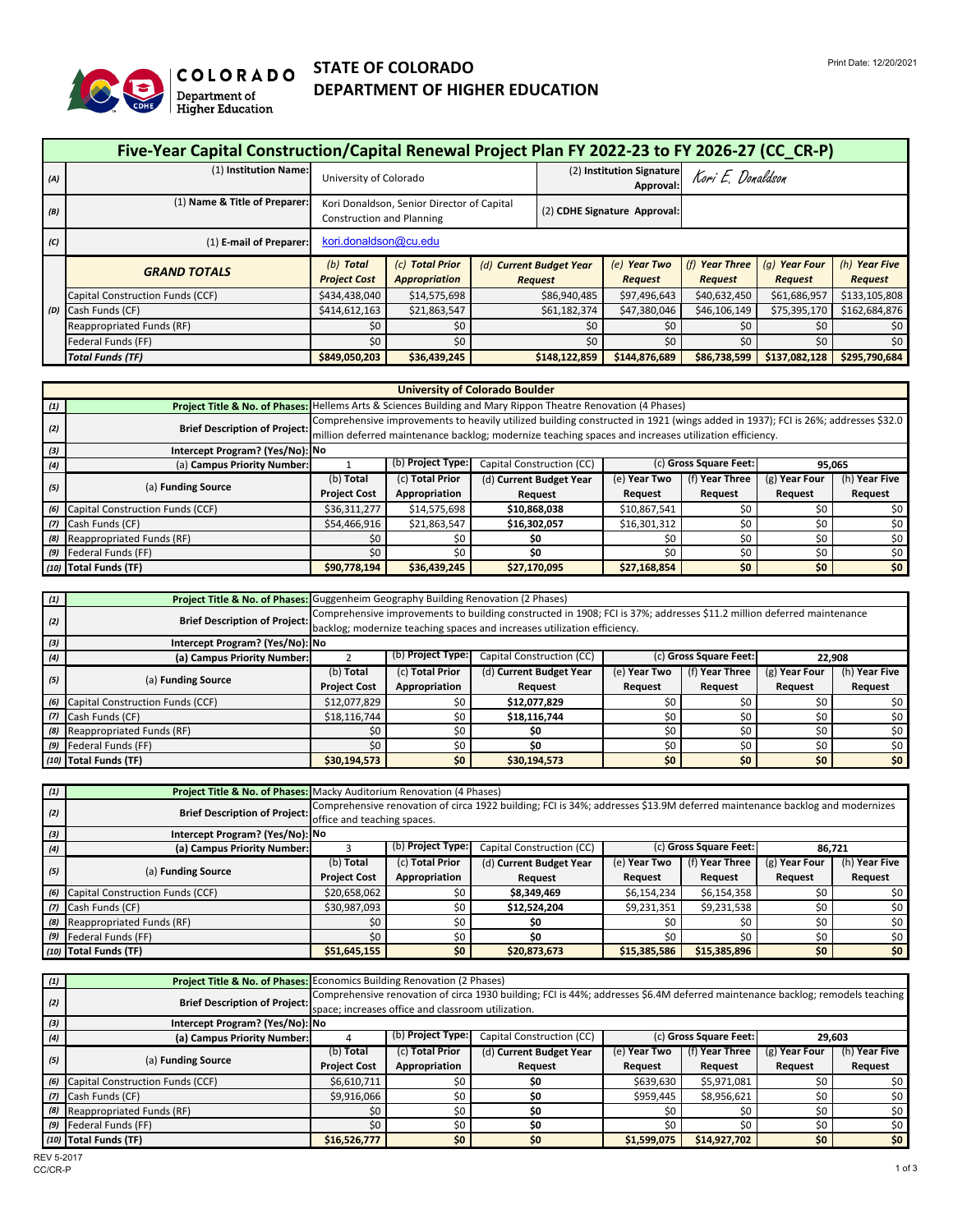|     |                                                                                                                                                                                                                  |                     |                                                                                    | <b>University of Colorado Boulder (Cont.)</b> |              |                |               |               |  |
|-----|------------------------------------------------------------------------------------------------------------------------------------------------------------------------------------------------------------------|---------------------|------------------------------------------------------------------------------------|-----------------------------------------------|--------------|----------------|---------------|---------------|--|
| (1) | Project Title & No. of Phases: Henderson Museum Renovation (2 Phases)                                                                                                                                            |                     |                                                                                    |                                               |              |                |               |               |  |
| (2) | Comprehensive renovation of circa 1937 building; FCI is 43%; addresses \$2.9M deferred maintenance backlog and preserves<br><b>Brief Description of Project:</b><br>irreplaceable, natural historical artifacts. |                     |                                                                                    |                                               |              |                |               |               |  |
| (3) | Intercept Program? (Yes/No): No                                                                                                                                                                                  |                     |                                                                                    |                                               |              |                |               |               |  |
| (4) | (a) Campus Priority Number:                                                                                                                                                                                      |                     | (b) Project Type:<br>Capital Construction (CC)<br>(c) Gross Square Feet:<br>31,237 |                                               |              |                |               |               |  |
|     |                                                                                                                                                                                                                  | (b) Total           | (c) Total Prior                                                                    | (d) Current Budget Year                       | (e) Year Two | (f) Year Three | (g) Year Four | (h) Year Five |  |
| (5) | (a) Funding Source                                                                                                                                                                                               | <b>Project Cost</b> | Appropriation                                                                      | <b>Request</b>                                | Request      | <b>Request</b> | Request       | Request       |  |
|     | (6) Capital Construction Funds (CCF)                                                                                                                                                                             | \$8,589,465         | \$0                                                                                | \$0                                           | \$669,024    | \$7,920,441    | \$0           | \$0           |  |
|     | (7) Cash Funds (CF)                                                                                                                                                                                              | \$12,884,198        | \$0                                                                                | \$0                                           | \$1,003,536  | \$11,880,662   | \$0           | \$0           |  |
|     | (8) Reappropriated Funds (RF)                                                                                                                                                                                    | \$0                 | \$0                                                                                | \$0                                           | \$0          | \$0            | \$0           | \$0           |  |
|     | (9) Federal Funds (FF)                                                                                                                                                                                           | \$0                 | \$0                                                                                | \$0                                           | \$0          | \$0            | \$0           | \$0           |  |
|     | (10) Total Funds (TF)                                                                                                                                                                                            | \$21,473,663        | \$0\$                                                                              | \$0                                           | \$1,672,560  | \$19,801,103   | \$0           | \$0           |  |

| (1) | <b>Project Title &amp; No. of Phases: Duane Physics Building (5 Phases)</b> |                     |                                                                                                                                                                                                                                                   |                           |                |                        |                 |               |  |
|-----|-----------------------------------------------------------------------------|---------------------|---------------------------------------------------------------------------------------------------------------------------------------------------------------------------------------------------------------------------------------------------|---------------------------|----------------|------------------------|-----------------|---------------|--|
| (2) | <b>Brief Description of Project:</b>                                        |                     | Phase I: Construct H-Wing to east, classrooms are out of capacity; Phase II: Comprehensive renovation; FCI is 24% in circa 1971<br>space with estimated DM backlog of \$27.2M; FCI is 20% in circa 1966 wing with estimated DM backlog of \$7.7M. |                           |                |                        |                 |               |  |
| (3) | Intercept Program? (Yes/No): No                                             |                     |                                                                                                                                                                                                                                                   |                           |                |                        |                 |               |  |
| (4) | (a) Campus Priority Number:                                                 |                     | (b) Project Type:                                                                                                                                                                                                                                 | Capital Construction (CC) |                | (c) Gross Square Feet: |                 | 304,949       |  |
|     |                                                                             | (b) <b>Total</b>    | (c) Total Prior                                                                                                                                                                                                                                   | (d) Current Budget Year   | (e) Year Two   | (f) Year Three         | $(g)$ Year Four | (h) Year Five |  |
| (5) | (a) Funding Source                                                          | <b>Project Cost</b> | Appropriation                                                                                                                                                                                                                                     | Request                   | <b>Request</b> | Request                | <b>Request</b>  | Request       |  |
|     | (6) Capital Construction Funds (CCF)                                        | \$115,901,282       | \$0                                                                                                                                                                                                                                               | \$0                       | \$0            | \$5,957,315            | \$44,580,705    | \$65,363,262  |  |
|     | (7) Cash Funds (CF)                                                         | \$141,657,122       | \$0                                                                                                                                                                                                                                               | \$0                       | \$0            | \$7,281,163            | \$54,487,528    | \$79,888,431  |  |
|     | (8) Reappropriated Funds (RF)                                               | \$0                 | \$0                                                                                                                                                                                                                                               | \$0                       | \$0            | \$0                    | \$0             | \$0           |  |
|     | (9) Federal Funds (FF)                                                      | \$0                 | \$0                                                                                                                                                                                                                                               | \$0                       | \$0            | \$0                    | \$0             | \$0\$         |  |
|     | (10) Total Funds (TF)                                                       | \$257,558,405       | \$0\$                                                                                                                                                                                                                                             | \$0                       | \$0            | \$13,238,478           | \$99,068,234    | \$145,251,693 |  |

| (1) | <b>Project Title &amp; No. of Phases:</b> Norlin Library Renovation (4 Phases) |                      |                   |                                                                                                                                |              |                        |                 |               |  |
|-----|--------------------------------------------------------------------------------|----------------------|-------------------|--------------------------------------------------------------------------------------------------------------------------------|--------------|------------------------|-----------------|---------------|--|
| (2) | <b>Brief Description of Project:</b>                                           | maintenance backlog. |                   | Comprehensive renovation of primary campus library serving 35,528 students (fall 2019); FCI is 31%; addresses \$33.3M deferred |              |                        |                 |               |  |
| (3) | Intercept Program? (Yes/No): No                                                |                      |                   |                                                                                                                                |              |                        |                 |               |  |
| (4) | (a) Campus Priority Number:                                                    |                      | (b) Project Type: | Capital Construction (CC)                                                                                                      |              | (c) Gross Square Feet: | 323.983         |               |  |
| (5) |                                                                                | (b) Total            | (c) Total Prior   | (d) Current Budget Year                                                                                                        | (e) Year Two | (f) Year Three         | $(g)$ Year Four | (h) Year Five |  |
|     | (a) Funding Source                                                             | <b>Project Cost</b>  | Appropriation     | <b>Request</b>                                                                                                                 | Request      | Request                | Request         | Request       |  |
|     | (6) Capital Construction Funds (CCF)                                           | \$46,137,288         | \$0               | \$0                                                                                                                            | \$0          | \$4,152,348            | \$14,302,577    | \$27,682,364  |  |
|     | (7) Cash Funds (CF)                                                            | \$56,390,019         | \$0\$             | \$0                                                                                                                            | \$0          | \$5,075,091            | \$17,480,927    | \$33,834,000  |  |
|     | (8) Reappropriated Funds (RF)                                                  | \$0                  | \$0               | \$0                                                                                                                            | \$0          | \$0                    | \$0             | \$0           |  |
|     | (9) Federal Funds (FF)                                                         | \$0                  | \$0               | \$0                                                                                                                            | \$0          |                        | \$0             | \$0           |  |
|     | (10) Total Funds (TF)                                                          | \$102,527,307        | \$0               | \$0                                                                                                                            | \$0          | \$9,227,439            | \$31,783,505    | \$61,516,364  |  |

| (1) | Project Title & No. of Phases: Academic Classroom and Laboratory Building (3 Phases) |                     |                                                                                                                                                        |                         |              |                |                 |               |  |
|-----|--------------------------------------------------------------------------------------|---------------------|--------------------------------------------------------------------------------------------------------------------------------------------------------|-------------------------|--------------|----------------|-----------------|---------------|--|
| (2) |                                                                                      |                     | Brief Description of Project: New building to meet demand for instructional classroom, laboratory, faculty office and support space on the East Campus |                         |              |                |                 |               |  |
| (3) | Intercept Program? (Yes/No): No                                                      |                     |                                                                                                                                                        |                         |              |                |                 |               |  |
| (4) | (a) Campus Priority Number:                                                          |                     | (b) Project Type:<br>Capital Construction (CC)<br>(c) Gross Square Feet:<br>90,000                                                                     |                         |              |                |                 |               |  |
|     |                                                                                      | (b) <b>Total</b>    | (c) Total Prior                                                                                                                                        | (d) Current Budget Year | (e) Year Two | (f) Year Three | $(g)$ Year Four | (h) Year Five |  |
| (5) | (a) Funding Source                                                                   | <b>Project Cost</b> | Appropriation                                                                                                                                          | <b>Request</b>          | Request      | Request        | Request         | Request       |  |
|     | (6) Capital Construction Funds (CCF)                                                 | \$42,863,857        | \$0                                                                                                                                                    | \$0                     | \$0          | \$0            | \$2,803,675     | \$40,060,182  |  |
|     | (7) Cash Funds (CF)                                                                  | \$52,389,159        | \$0                                                                                                                                                    | \$0                     | \$0          | \$0            | \$3,426,714     | \$48,962,445  |  |
|     | (8) Reappropriated Funds (RF)                                                        | \$0                 | \$0                                                                                                                                                    | \$0                     | \$0          | \$0            | \$0             | \$0           |  |
|     | (9) Federal Funds (FF)                                                               | \$0                 | \$0                                                                                                                                                    | \$0                     | \$0          | \$0            | \$0             | \$0           |  |
|     | (10) Total Funds (TF)                                                                | \$95,253,017        | \$0\$                                                                                                                                                  | \$0                     | \$0\$        | \$0            | \$6,230,390     | \$89,022,627  |  |